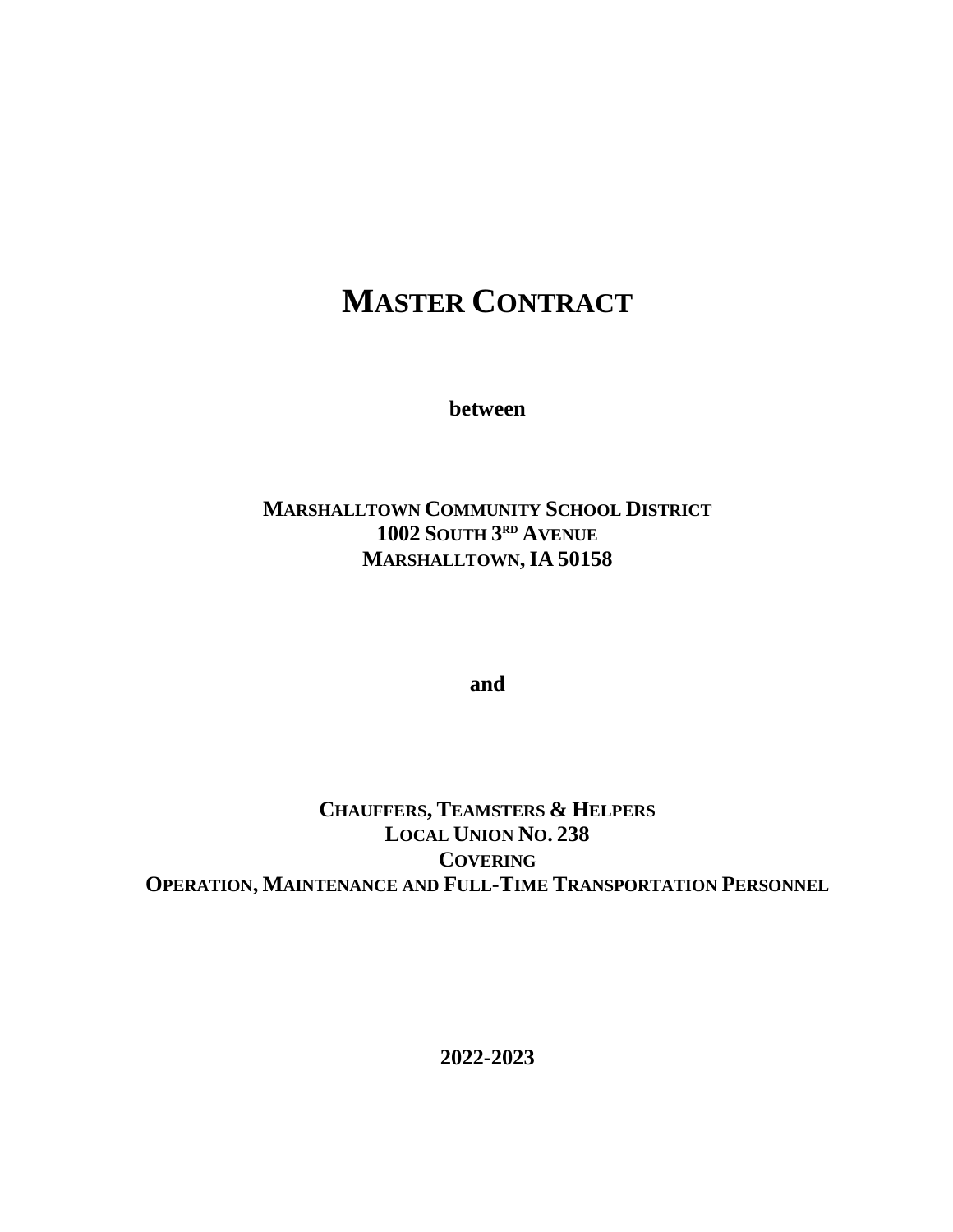# **TABLE OF CONTENTS**

| <b>AGREEMENT</b>   |  |
|--------------------|--|
| <b>ARTICLE I</b>   |  |
| <b>ARTICLE II</b>  |  |
| <b>ARTICLE III</b> |  |
| <b>ARTICLE IV</b>  |  |
| <b>ARTICLE V</b>   |  |
| <b>ARTICLE VI</b>  |  |
| <b>EXHIBIT A</b>   |  |
| <b>EXHIBIT B</b>   |  |
| <b>EXHIBIT C</b>   |  |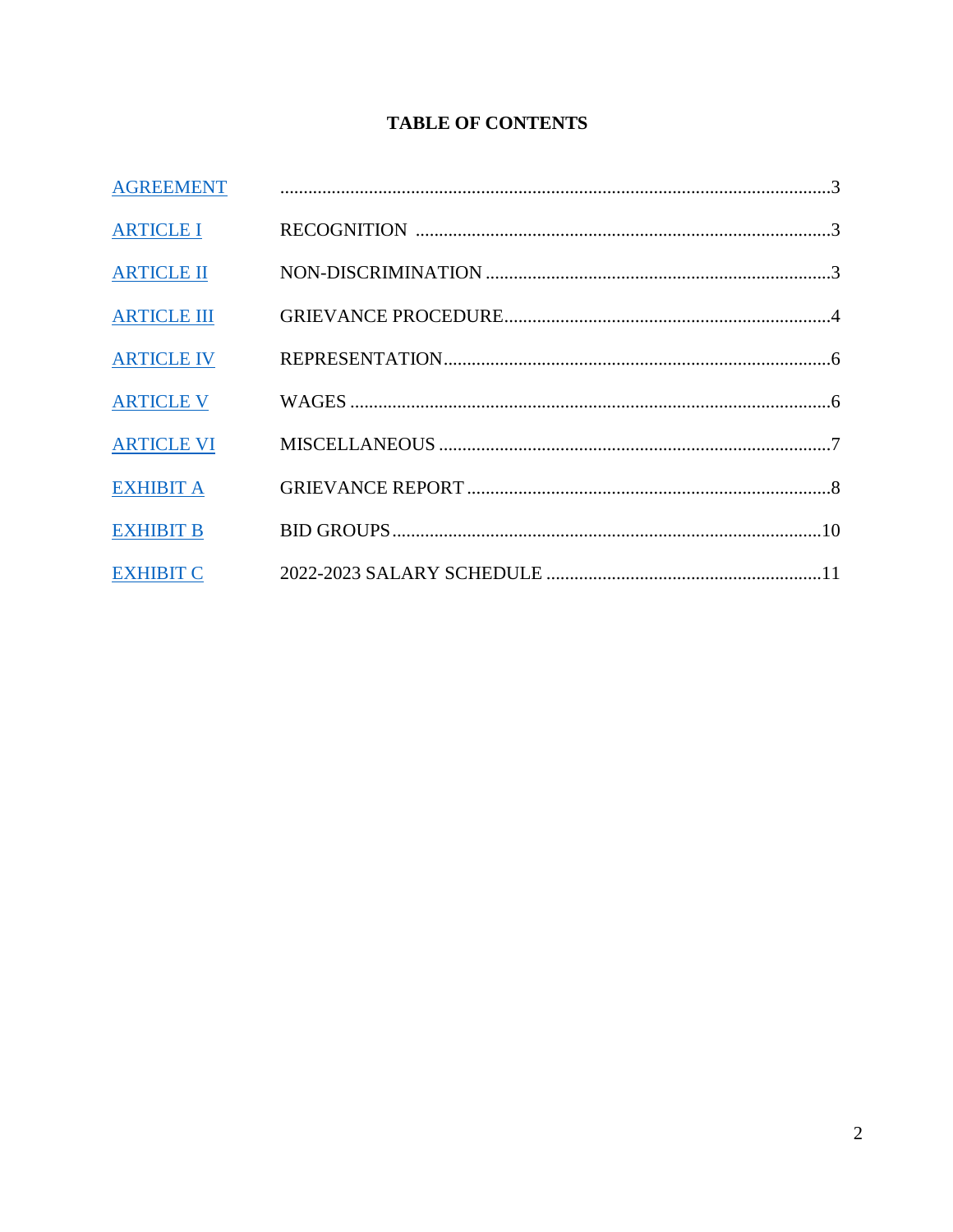#### **AGREEMENT**

<span id="page-2-0"></span>The Board of Directors of the Marshalltown Community School District in the County of Marshall, State of Iowa (hereinafter referred to as the "Board") and the Chauffeurs, Teamsters & Helpers, Local No. 238 (hereinafter referred to as the "Union"), on behalf of the Union and on behalf of the Employees in the bargaining unit recognized and described in Article I of this Agreement, agree as follows:

#### **ARTICLE I RECOGNITION**

<span id="page-2-1"></span>**Section 1.** The Board hereby recognizes the Union as the certified and exclusive bargaining representative for the purpose of collective bargaining for all Employees of the Board described in the Public Employment Relations Board Certification issued in Case No. 1126 on April 14, 1978, which designation includes all custodial and maintenance personnel assigned to the Buildings and Grounds Department, including head custodians, assistant head custodians, engineers, night custodial foremen, custodians-secondary, custodian-engineers, custodians-elementary, summer crew foremen, mechanical maintenance supervisors, buildings, furnishings and maintenance supervisor, receiving and warehouse supervisor, maintenance foremen, carpenters and utility person; and all mechanics assigned to the Department of Transportation and excludes the following: office clerical employees, bus drivers, academic and administrative employees, professional employees, supervisors and other personnel excluded by the Public Employment Relations Act. Throughout this Agreement, whenever the terms "Employee" or "Employees" are used, they shall refer to Employees within the bargaining unit, unless otherwise noted.

**Section 2.** The Union recognizes the Board as the duly elected representative of the people and agrees to negotiate only with the Board through the negotiating agent or agents officially designated by the Board to act in its behalf.

**Section 3.** The Employer agrees not to enter into any agreement or contract with its Employees, individually or collectively, which in any way conflicts with the terms and provisions of this Agreement. Any such agreements shall be null and void.

#### **ARTICLE II NON-DISCRIMINATION**

<span id="page-2-2"></span>**Section 1.** (a) There will be no discrimination against, interference with or restraint or coercion of any Employee by the Board because of an Employee's membership in the Union or because of their activities on behalf of the Union that are lawful and not in violation of this Agreement.

(b) Neither the Union, nor its representatives, nor the Employees represented by the Union will discriminate against, interfere with, intimidate or coerce any Employee because of such Employee's exercise of their right to join or refrain from joining the Union or to engage or refrain from engaging in Union activities, under state law.

(c) The Union, its representatives, and the Employees represented by it will not engage in solicitation for Union membership or collection of Union dues, initiation fees or assessments during working hours and will not engage in any other Union activities during working hours, except as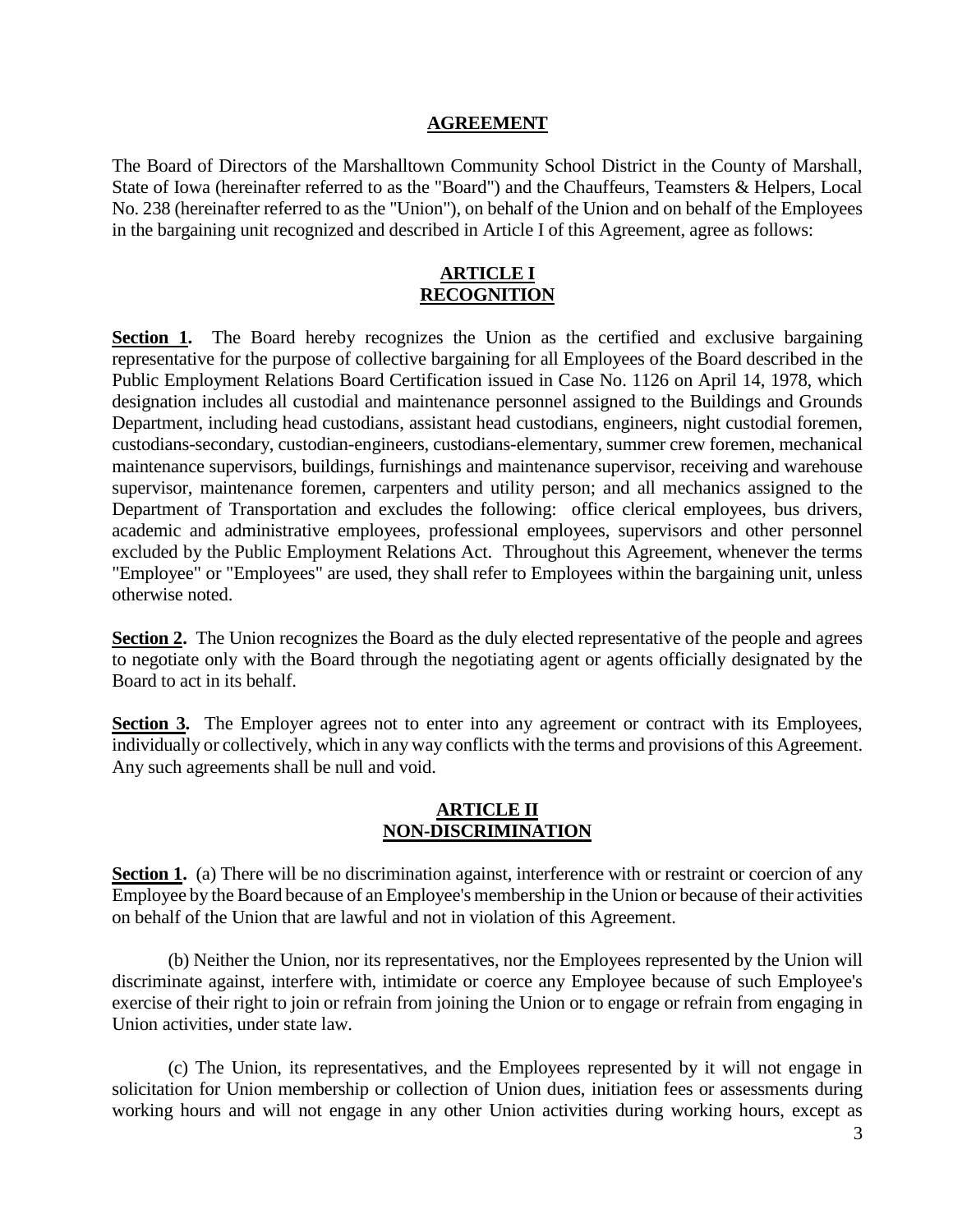provided for by law or by the terms of this Agreement.

**Section 2.** Neither the Board nor the Union will discriminate against any Employee or applicant for employment on account of age, race, creed, color, sex, sexual orientation, gender identity, national origin, religion or disability of such applicant or employee, all as provided by law.

<span id="page-3-0"></span>**Section 3.** The pronoun "they" is used throughout this Agreement. It is deemed to include all genders.

## **ARTICLE III GRIEVANCE PROCEDURE**

**Section 1.** A grievance is a difference of opinion between the Board and an Employee, or a group of Employees, or between the Board and the Union with respect to the meaning, interpretation or application of any term or terms of this Agreement. A grievance must be presented to the appropriate supervisor in accordance with the following procedures not more than five (5) working days after the occurrence of the event giving rise to the grievance or it shall be considered waived, unless a different time limit is specifically provided for in this Agreement for a particular type of grievance.

**Section 2.** (a) The failure of an Employee (or, in the event of an appeal to arbitration, the Union) to act on any grievance within the prescribed time limits, will act as a bar to any further appeal and a supervisor's failure to give a decision within the time limits shall permit the grievant to proceed to the next step. The time limits, however, may be extended by mutual agreement.

(b) It is agreed that any investigation or other handling or processing of any grievance shall be conducted during non-work time and so as to result in no interference with or interruption whatsoever of the normal work activities of the grievant or other Employees.

**Section 3.** Grievances will be handled in accordance with the following procedures:

## (a) **First Step.**

An attempt shall be made to resolve any grievance in informal verbal discussion between the grievant and their or her supervisor In the case of maintenance and custodial personnel, the supervisor is the individual designated as "Director of Buildings & Grounds." In the case of mechanics assigned to the Department of Transportation, the supervisor is the individual designated as "Director of Transportation." In the case of custodial personnel regularly assigned to a particular school building, the principal or, in their absence, the assistant principal or other individual acting for the principal, will also be deemed to be a supervisor of such custodial personnel, but will not be deemed to be a "supervisor" for the purpose of processing a grievance through the grievance procedure. At the discussion of the matter with the supervisor, the grievant, if they desire, may be accompanied by their Steward.

#### (b) **Second Step.**

If the grievance cannot be resolved informally, the aggrieved shall file the grievance, in writing, using the grievance form, Exhibit A, and, at a mutually agreeable time, discuss the matter with the supervisor. The supervisor in the case of custodial personnel and maintenance personnel is the Director of Buildings and Grounds and in the case of transportation mechanics, the supervisor is the Director of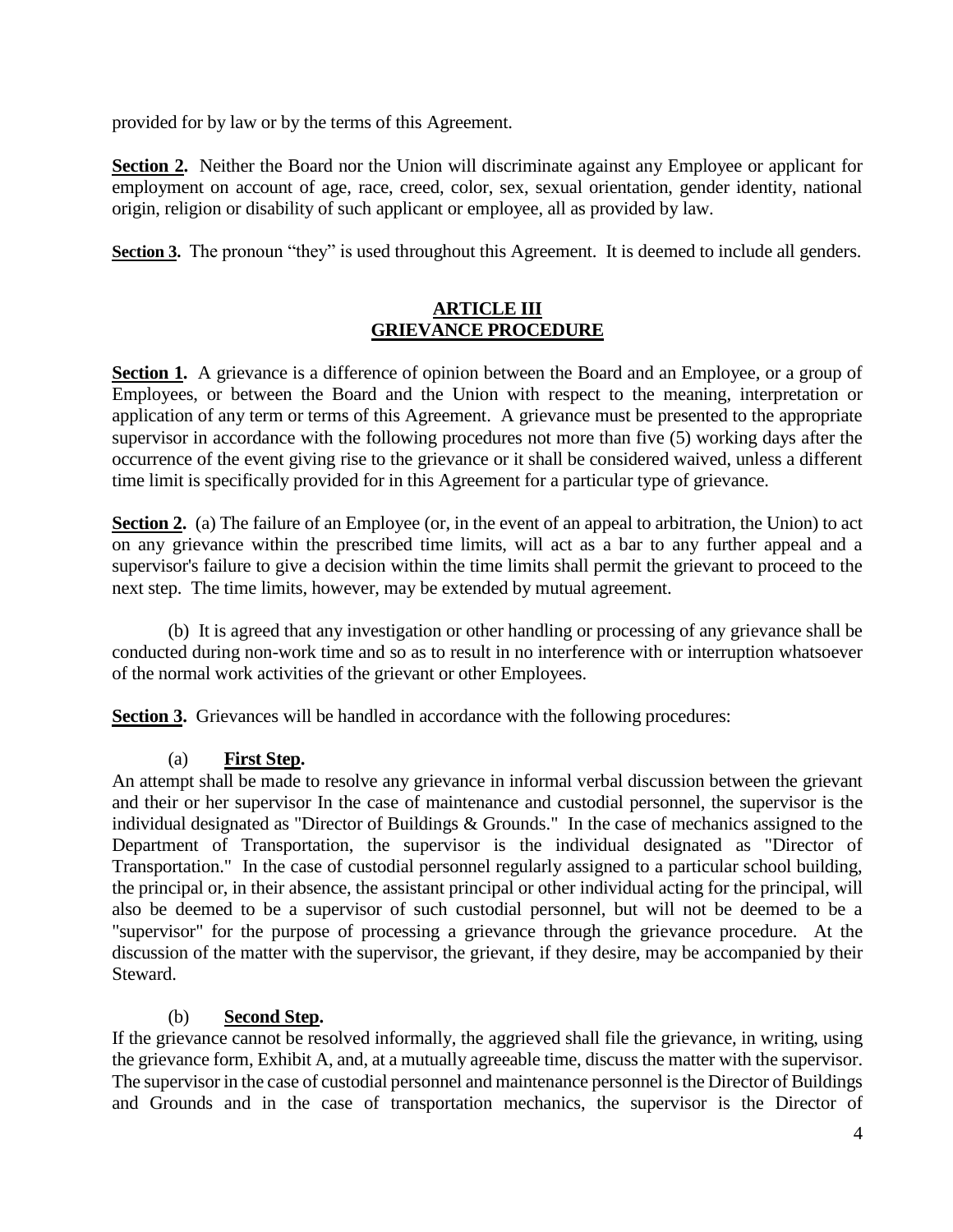Transportation. The written grievance shall state the nature of the grievance, shall state the specific clause or clauses of the Agreement alleged to be violated and shall state the remedy requested. The filing of the formal written grievance at the Second Step must occur within ten (10) calendar days from the date of the occurrence of the event giving rise to the grievance or the grievance shall be considered waived. At the discussion of the matter with the supervisor, the grievant, if they desire, may be accompanied by their Steward, or, if they are not available, by the Chief Steward. The supervisor shall make a decision on the grievance and communicate it in writing to the grievant within five (5) calendar days after receipt of the grievance.

### (c) **Third Step.**

In the event a grievance has not been satisfactorily resolved at the Second Step, the grievant shall file, within five (5) calendar days of the supervisor's written decision at the Second Step, a copy of the grievance with the District Director of Business Operations. Within ten (10) calendar days after such written grievance is filed with the District Director of Business Operations, the aggrieved and, if they desire, the Chief Steward and/or Business Agent of the Union and the District Director of Business Operations, or their designee, shall meet to attempt to resolve the grievance. Such meeting shall also be attended by those supervisors who were involved at the First Step and Second Step of processing the grievance. The District Director of Business Operations, or their designee, shall file an answer within ten (10) calendar days of the Third Step grievance meeting and communicate it in writing to the grievant and the Union.

### (d) **Fourth Step.**

In the event the grievance is not satisfactorily resolved at the Third Step, there shall be available a Fourth Step of impartial arbitration. The Union may submit in writing a request on behalf of the Union and the grievant to the District Director of Business Operations within ten (10) calendar days following receipt of the Third Step answer to enter into such arbitration. The arbitration proceedings shall be conducted by an arbitrator to be selected by the two (2) parties within ten (10) calendar days after said notice is given. If the two (2) parties fail to reach agreement on an arbitrator within ten (10) calendar days, the Federal Mediation & Conciliation Service will be requested to provide a panel of five (5) arbitrators. Each of the two (2) parties will alternately strike one (1) name at a time from the panel list until only one (1) shall remain. The remaining name shall be that of the arbitrator. The arbitrator shall have authority only to interpret and apply the provisions of this Agreement and to decide the particular grievance submitted to them. They shall not have authority to add to, delete from or in any way modify, alter or amend any provisions of this Agreement. The fees and expenses of the arbitrator shall be borne equally by the Board and the Union.

(e) The time limits set forth above may be extended, at any step of the grievance procedure, by mutual agreement of the parties, provided that the request for an extension is made before the expiration of the original time limits.

**Section 4.** If the Union or any Employee files any claim or complaint in any forum other than under the grievance procedure of this Agreement, then the Board shall not be required to process the same claim or set of facts through the grievance procedure. Neither the Union, the Board, nor any Employee shall release information to the public media concerning a grievance until the grievance has reached the Fourth Step in the grievance procedure.

**Section 5.** An Employee shall be discharged or suspended only for proper cause. Before an Employee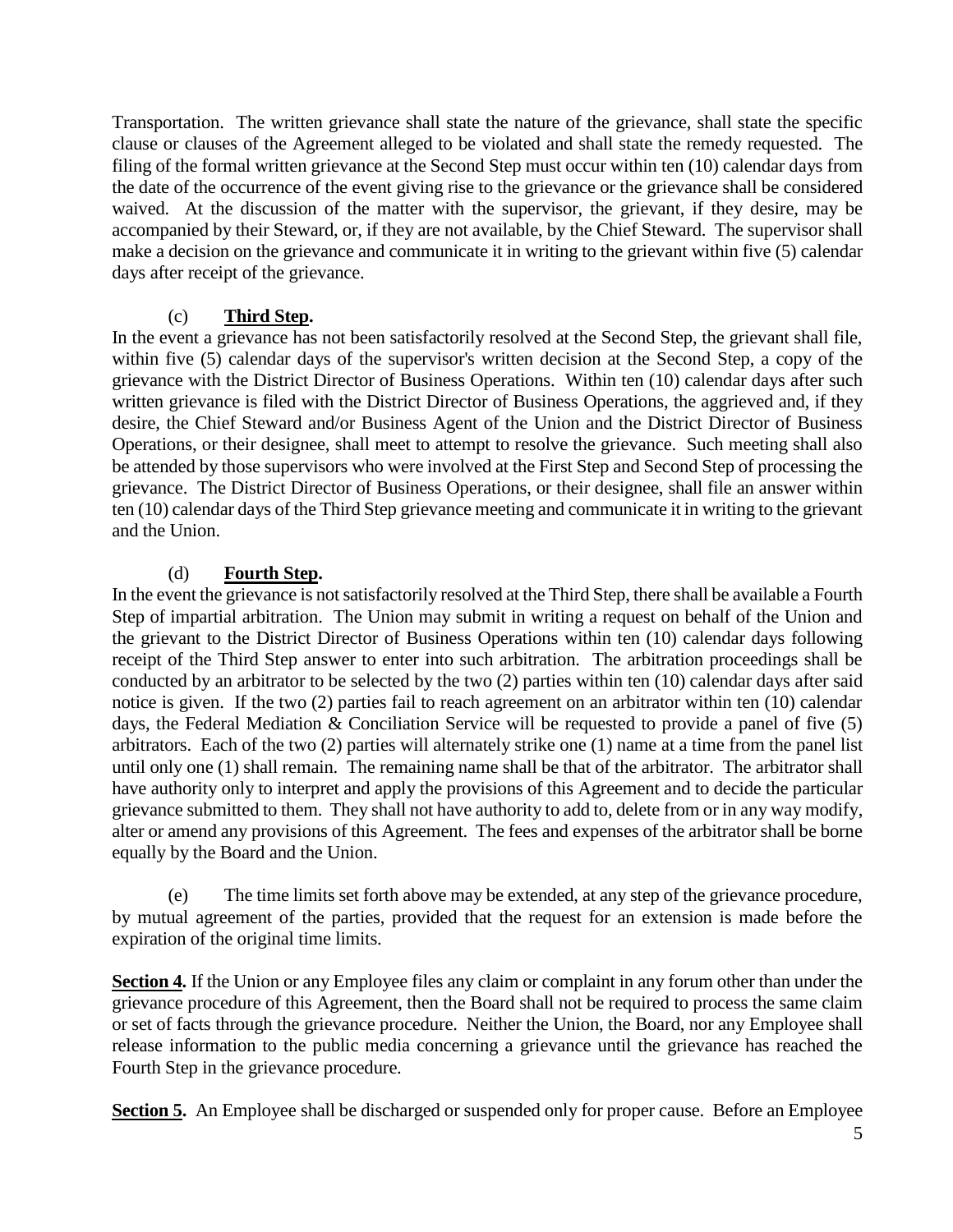who has been suspended or discharged is required to leave the premises, the Chief Steward shall be summoned to an office designated by the Board for the purpose of being notified of the suspension or discharge and for the purpose of hearing the Employee's statement of their position. It is understood that this meeting does not constitute a Step in the grievance procedure. Any grievance involving the suspension or discharge of an Employee must be filed in writing within three (3) working days after the suspension or discharge occurs, and any such grievance shall start at Step 3 of the grievance procedure. This section shall not be applicable in the case of suspension or discharge of a probationary Employee.

#### **ARTICLE IV REPRESENTATION**

<span id="page-5-0"></span>**Section 1.** In the administration of this Agreement, the Union shall be represented by one (1) Chief Steward and by four (4) other stewards, one (1) representing day custodial personnel, one (1) representing night custodial personnel, one (1) representing maintenance personnel and one (1) representing Department of Transportation mechanics.

**Section 2.** Within ten (10) days following the signing of this Agreement, the Board shall notify the Union in writing of its supervisory setup, insofar as the administration of this Agreement is concerned, and the Union shall notify the Board in writing of the names of its five (5) stewards. Both parties agree to keep the other party informed in writing of changes in these designations.

## **ARTICLE V WAGES**

<span id="page-5-1"></span>**Section 1.** All Employees shall be compensated on the basis of their years of service with the District and the labor grade to which assigned, with the exception of those hired to start in Grades 5 or 6 who may be compensated at more than the starting rate for the position for which hired, as described on Exhibit C.

**Section 2.** The applicable wage rates and longevity schedule are set forth on Exhibit C attached hereto, which by this reference thereto is made a part hereof.

<span id="page-5-2"></span>**Section 3.** When the Board proposes to install a new job classification or to revise an existing job classification, it shall promptly notify the Union of the title, duties, requirements and responsibilities of such new or revised classification, and of the Labor Grade in which the Board proposes to place such new or revised classification. The Union shall have ten (10) working days from the date of such notification to advise the Board in writing of any objections to the Labor Grade proposed by the Board for such new or revised classification; and if no objection is raised by the Union within this period, the Labor Grade proposed by the Board will be considered correct for the new or revised classification. If the Union does raise an objection and if the matter is not settled by mutual agreement within five (5) working days after the Union has advised the Board in writing of its objection to the Board's proposed Labor Grade for the classification, the matter may be taken up through the grievance procedure, commencing with Step 3. During the period that the procedures herein outlined are being followed, the job classification will operate at the rate range of the Labor Grade proposed by the Board; but if such rate range is adjusted through the procedures herein outlined, the adjustment will be made retroactive to the commencement of work in the new or revised classification.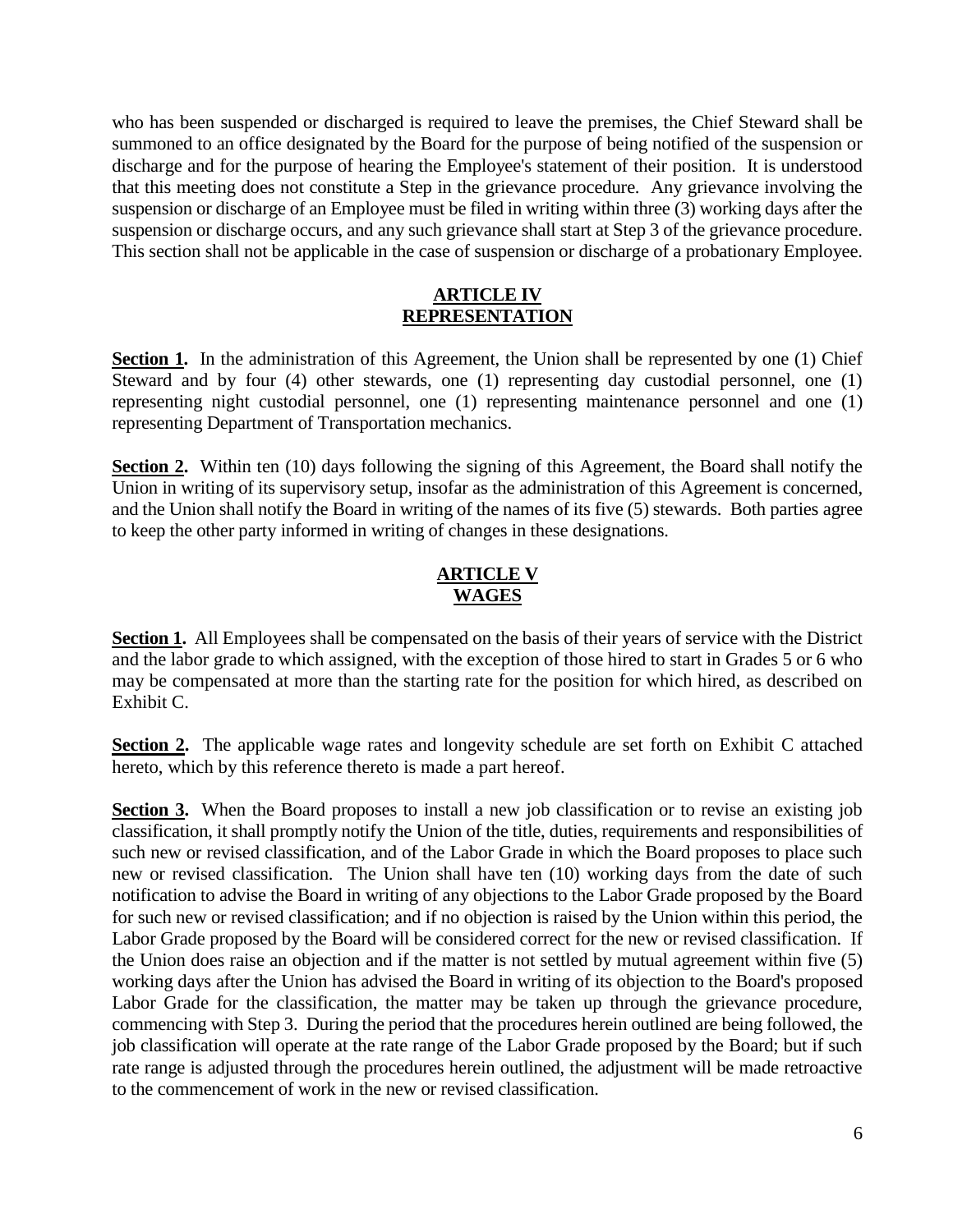#### **ARTICLE VI MISCELLANEOUS**

Section 1. Should any portion of this Agreement be rendered invalid by Legislative act or declared illegal or invalid by a court of competent jurisdiction, then such invalid or illegal provision shall be deleted from this Agreement, to the extent that it violates the law, and the remainder of the Agreement shall continue in full force and effect.

Section 2. This Agreement shall become effective as of July 1, 2022 and will continue in effect through June 30, 2023.

IN WITNESS WHEREOF the parties hereto have caused this Agreement to be signed by their respective representatives, on the 19<sup>th</sup> day of May, 2022, but effective July 1, 2022.

CHAUFFEURS, TEAMSTERS & HELPERS LOCAL NO. 238

<span id="page-6-0"></span>By King Business Agent

BOARD OF EDUCATION, **MARSHALLTOWN** COMMUNITY SCHOOL DISTRICT IN THE COUNTY OF MARSHALL, STATE OF IOWA

President

**Chief Negotiator**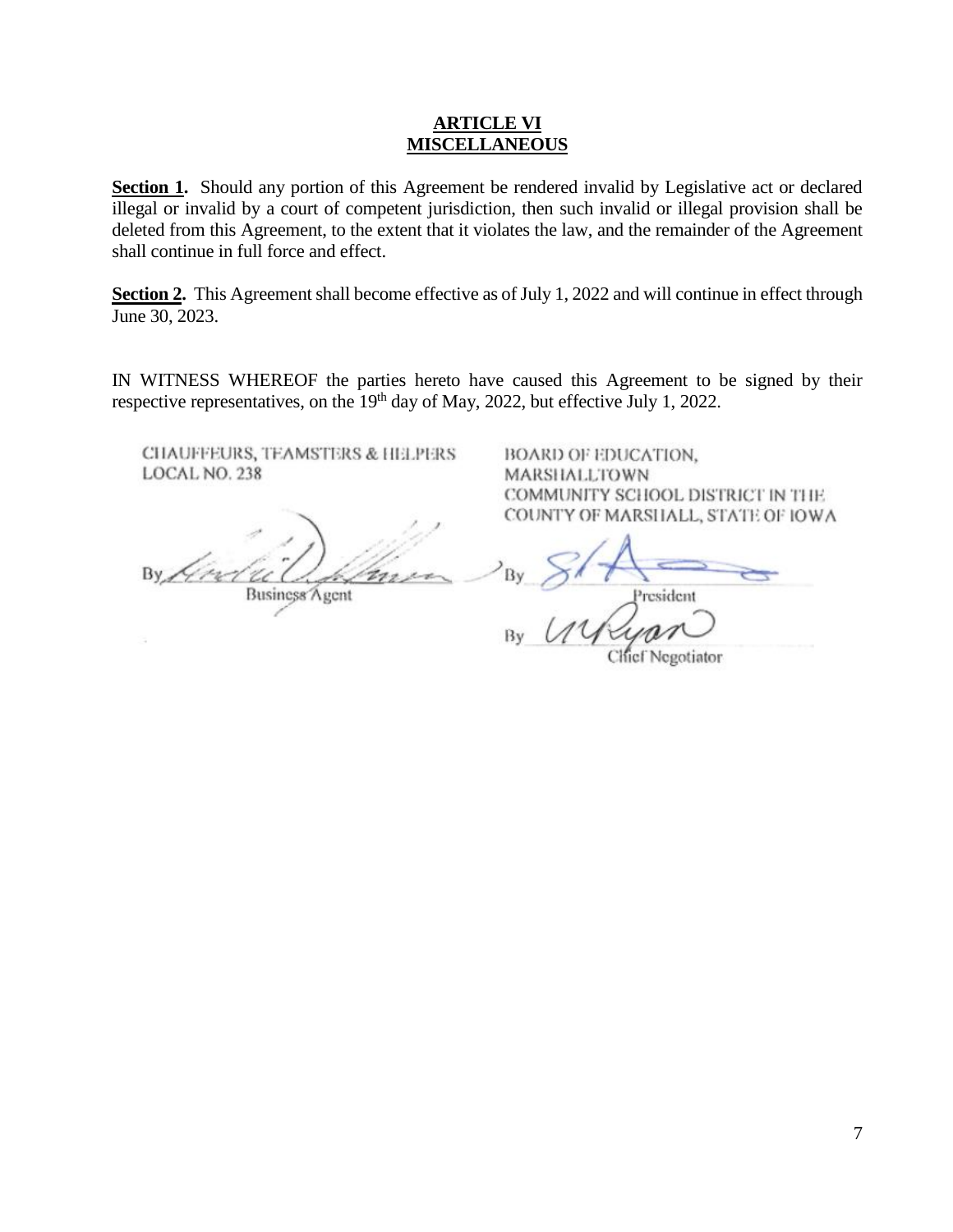# **EXHIBIT A** MARSHALLTOWN COMMUNITY SCHOOL DISTRICT\_GRIEVANCE REPORT

| Copies of this form shall be distributed at the time answer is given to:                                                                                              |  |  |  |  |
|-----------------------------------------------------------------------------------------------------------------------------------------------------------------------|--|--|--|--|
| 1. Teamsters, Chauffeurs & Helpers Union, Local No. 238                                                                                                               |  |  |  |  |
| 2. Employee                                                                                                                                                           |  |  |  |  |
| 3. Supervisor                                                                                                                                                         |  |  |  |  |
| 4. Business Manager                                                                                                                                                   |  |  |  |  |
|                                                                                                                                                                       |  |  |  |  |
| Grievant                                                                                                                                                              |  |  |  |  |
| <b>STEP 2 - SUPERVISOR</b>                                                                                                                                            |  |  |  |  |
|                                                                                                                                                                       |  |  |  |  |
| A. Date and time alleged violation occurred <b>A. A. A. Date and time alleged</b> violation occurred                                                                  |  |  |  |  |
|                                                                                                                                                                       |  |  |  |  |
|                                                                                                                                                                       |  |  |  |  |
|                                                                                                                                                                       |  |  |  |  |
|                                                                                                                                                                       |  |  |  |  |
| ,我们也不能在这里的时候,我们也不能在这里的时候,我们也不能会在这里的时候,我们也不能会在这里的时候,我们也不能会在这里的时候,我们也不能会在这里的时候,我们也不<br>,我们也不能在这里的时候,我们也不能在这里的时候,我们也不能会在这里,我们也不能会在这里的时候,我们也不能会在这里的时候,我们也不能会在这里的时候,我们也不能会 |  |  |  |  |
|                                                                                                                                                                       |  |  |  |  |
|                                                                                                                                                                       |  |  |  |  |
|                                                                                                                                                                       |  |  |  |  |
|                                                                                                                                                                       |  |  |  |  |
|                                                                                                                                                                       |  |  |  |  |
|                                                                                                                                                                       |  |  |  |  |
| <b>Signature of Grievant</b>                                                                                                                                          |  |  |  |  |
|                                                                                                                                                                       |  |  |  |  |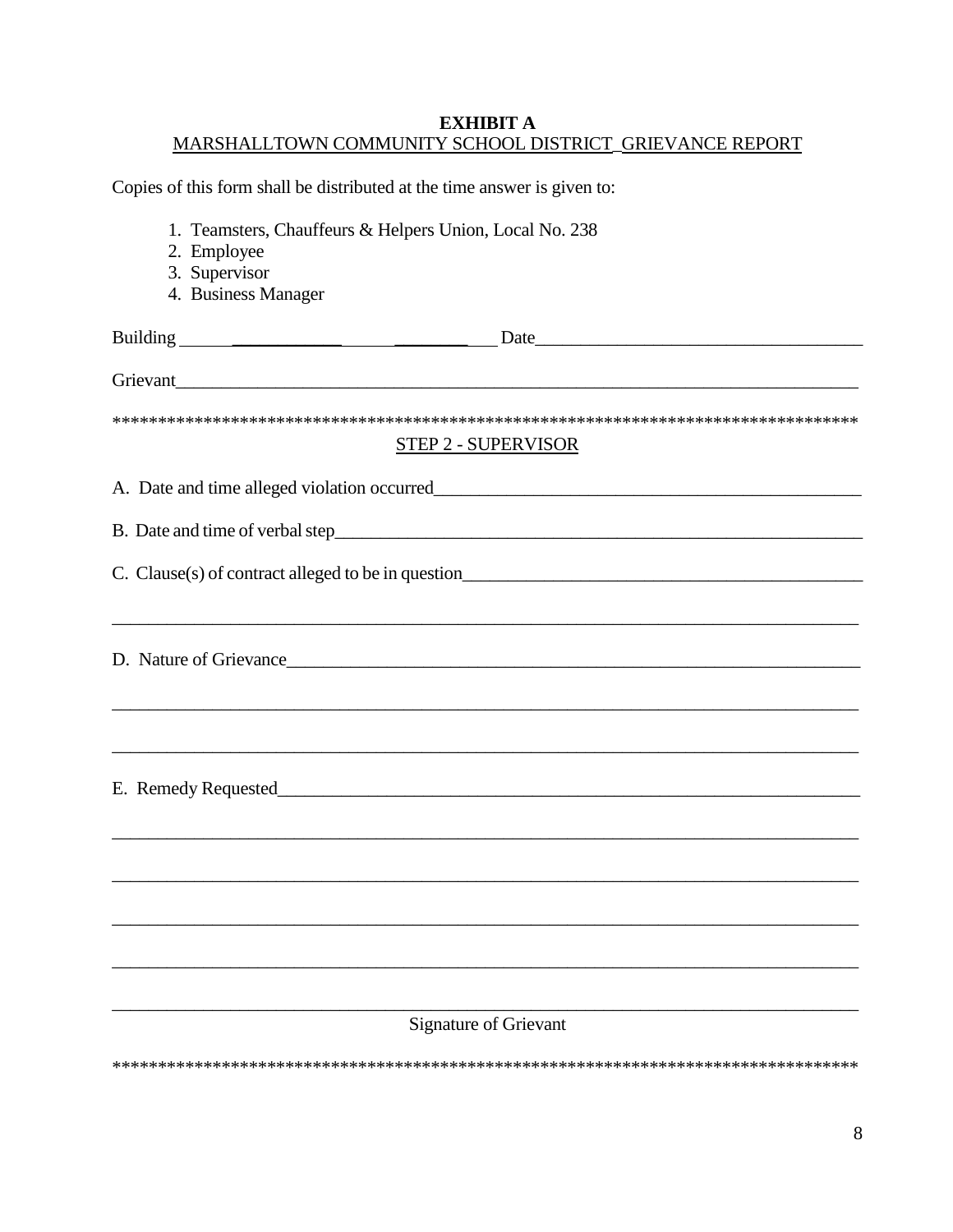### **DISPOSITION OF STEP 2**

| Date Received No. 1996                                                            |      |
|-----------------------------------------------------------------------------------|------|
|                                                                                   |      |
|                                                                                   |      |
|                                                                                   |      |
|                                                                                   |      |
| Signature of Supervisor                                                           | Date |
|                                                                                   |      |
| <b>STEP 3 - DIRECTOR OF BUSINESS OPERATIONS</b>                                   |      |
|                                                                                   |      |
|                                                                                   |      |
| Answer:                                                                           |      |
| ,我们也不能在这里的时候,我们也不能在这里的时候,我们也不能不能不能不能不能不能不能不能不能不能不能不能不能不能不能。""我们不能不能不能不能不能不能不能不能不能 |      |
|                                                                                   |      |
|                                                                                   |      |
|                                                                                   |      |
| Signature of Business Manager or Designee                                         | Date |
|                                                                                   |      |
| STEP 4 - REQUEST FOR ARBITRATION                                                  |      |
|                                                                                   |      |
|                                                                                   |      |
|                                                                                   |      |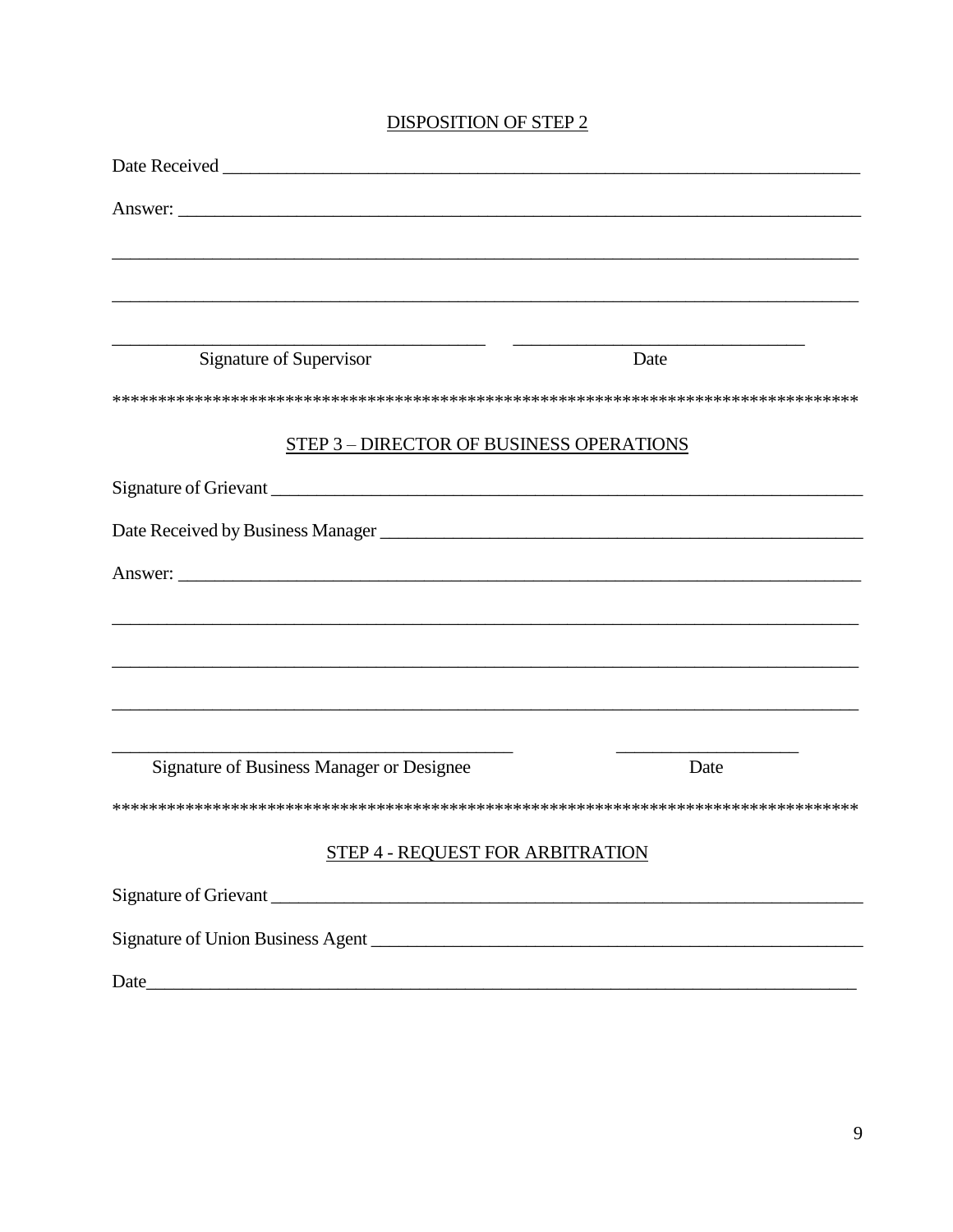# **EXHIBIT B** BID GROUPS

<span id="page-9-0"></span>**Custodian**  Custodian Custodian - Engineer

**Utility** 

**Laundry**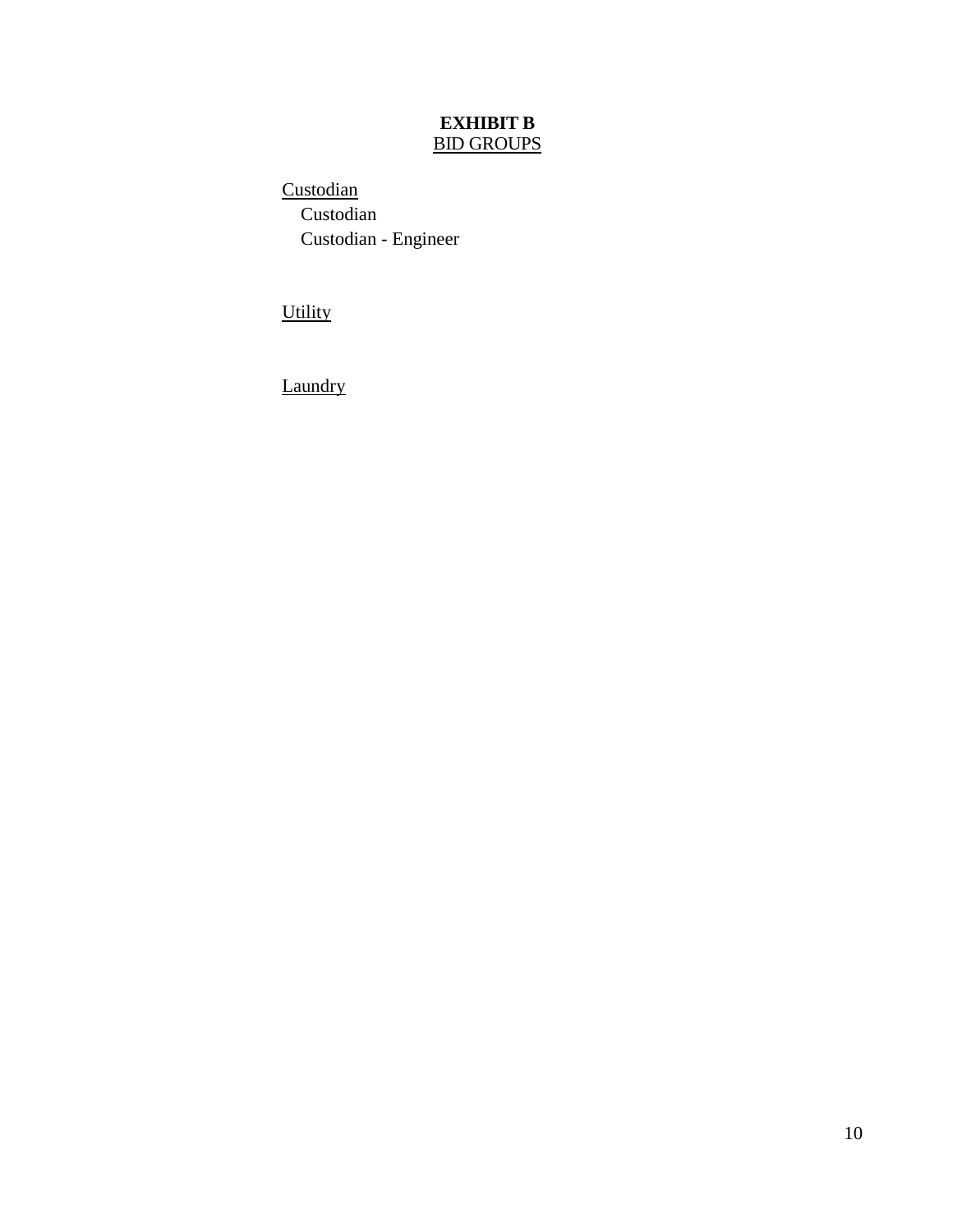# <span id="page-10-0"></span>**EXHIBIT C** OPERATION, MAINTENANCE, FULL-TIME TRANSPORTATION PERSONNEL SALARY SCHEDULE

Effective July 1, 2022

| Grade                   | <b>Position</b>                                                                                                                   | <b>Start</b>                                 | <b>Beginning</b><br>Year 2*                  | <b>Beginning</b><br><u>Year 3</u> | <b>Beginning</b><br>Year 4 | <b>Beginning</b><br>Year 5 |
|-------------------------|-----------------------------------------------------------------------------------------------------------------------------------|----------------------------------------------|----------------------------------------------|-----------------------------------|----------------------------|----------------------------|
| $\overline{2}$          | Custodian<br>Grounds/Custodian                                                                                                    | \$13.99                                      | \$14.65                                      | \$15.32                           | \$15.99                    | \$17.71                    |
| 3                       | Middle and Intermediate School<br>Head Custodian<br><b>Building Lead Custodian</b><br>Maintenance Utility<br>Lead Rover/Grounds** | \$14.81                                      | \$15.50                                      | \$16.21                           | \$16.92                    | \$18.76                    |
| $\overline{4}$          | Middle and Intermediate School<br>Engineer-Custodian                                                                              | \$14.93                                      | \$15.65                                      | \$16.35                           | \$17.06                    | \$18.92                    |
| 5                       | Senior High Head Custodian<br>Lead Maintenance-Utility<br>Senior High Engineer                                                    | \$17.91                                      |                                              | \$18.85                           |                            | \$19.81                    |
| 6                       | Receiving-Warehouse                                                                                                               | \$18.32                                      |                                              | \$19.30                           |                            | \$20.29                    |
| Skilled/Technical Trade | Electrician                                                                                                                       |                                              | \$18.87-\$29.45 commensurate with experience |                                   |                            |                            |
| Skilled/Technical Trade | Plumber                                                                                                                           |                                              | \$16.97-\$28.96 commensurate with experience |                                   |                            |                            |
| Skilled/Technical Trade | Bus Mechanic/Bus Mechanic,<br>Head                                                                                                | \$17.05-\$24.99 commensurate with experience |                                              |                                   |                            |                            |
| Skilled/Technical Trade | Carpenter                                                                                                                         |                                              | \$13.27-\$21.07 commensurate with experience |                                   |                            |                            |
| Skilled/Technical Trade | Heating and Air Conditioning<br>(HVAC)                                                                                            | \$15.50-\$26.22 commensurate with experience |                                              |                                   |                            |                            |

\*Employees hired during the 2022-2023 contract year will receive their first step increase during the 2023-2024 contract year if the Employee's hire date was prior to January 1, 2023.